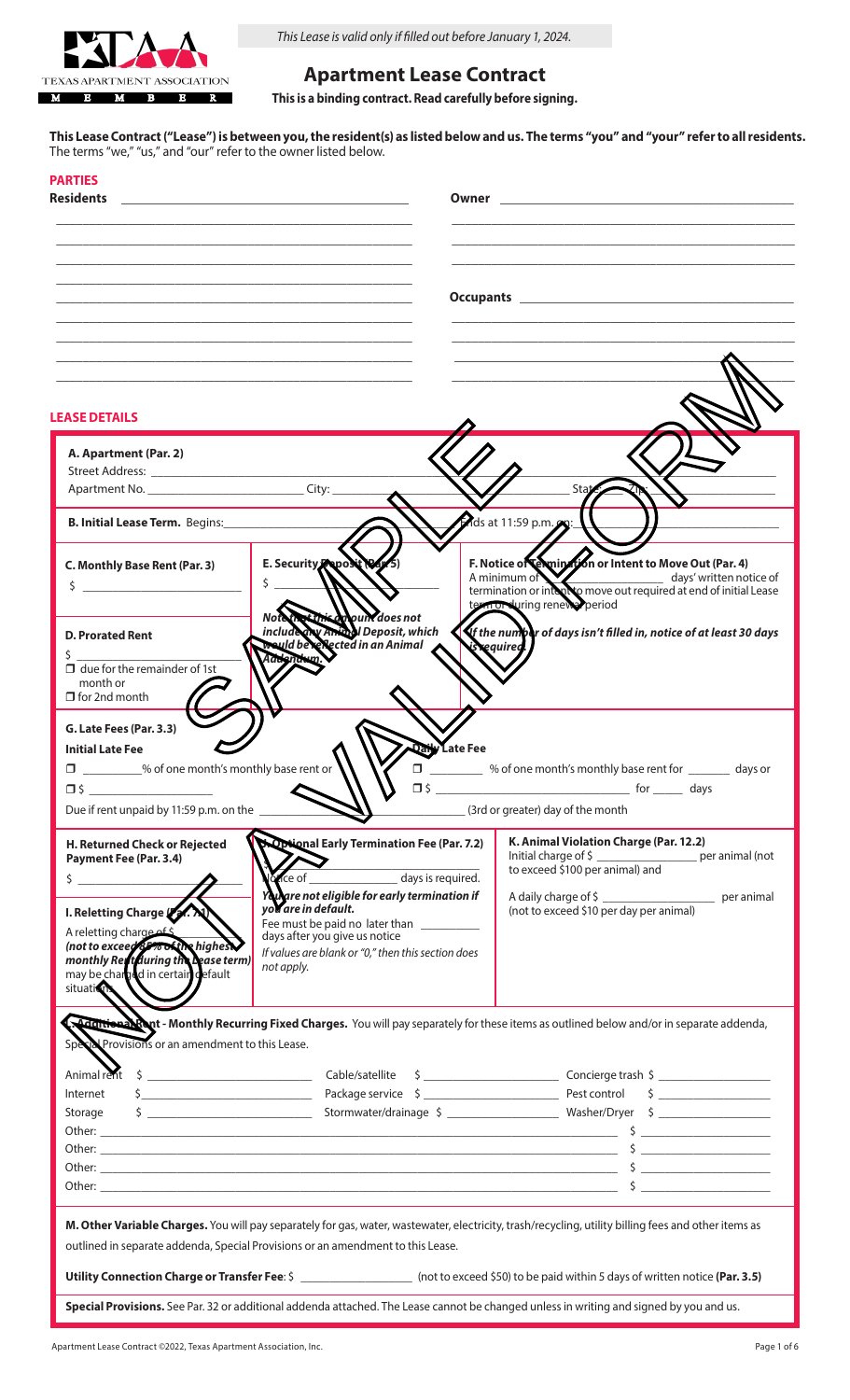#### **LEASE TERMS AND CONDITIONS**

- **1. Definitions.** The following terms are commonly used in this Lease: **1.1. "Residents"** are those listed in "Residents" above who sign
	- the Lease and are authorized to live in the apartment. **1.2. "Occupants"** are those listed in this Lease who are also autho-
	- rized to live in the apartment, but who do not sign the Lease. **1.3. "Owner"** may be identified by an assumed name and is the
	- owner only and not property managers or anyone else.
	- **1.4. "Including"** in this Lease means "including but not limited to." **1.5. "Community Policies"** are the written apartment rules and
	- policies, including property signage and instructions for care of our property and amenities, with which you, your occupants, and your guests must comply.
	- **1.6. "Rent"** is monthly base rent plus additional monthly recurring fixed charges.
- **2. Apartment.** You are leasing the apartment listed above for use as a private residence only.
	- **2.1. Access.** In accordance with our Community Policies, you'll receive access information or devices for your apartment and mailbox, and other access devices including: \_\_\_\_\_\_\_\_\_\_\_\_\_\_\_\_\_\_\_\_\_\_\_\_\_\_\_\_\_\_\_\_\_\_\_\_\_\_\_\_\_\_\_\_\_\_\_
	- **2.2. Measurements.** Any dimensions and sizes provided to you relating to the apartment are only approximations or estimates; actual dimensions and sizes may vary.

\_\_\_\_\_\_\_\_\_\_\_\_\_\_\_\_\_\_\_\_\_\_\_\_\_\_\_\_\_\_\_\_\_\_\_\_\_\_\_\_\_\_\_\_\_\_.

- **2.3. Representations.** You agree that designations or accreditations associated with the property are subject to change.
- **3. Rent.** *You must pay your Rent on or before the 1st day of each month (due date) without demand. There are no exceptions*  regarding the payment of Rent, and you agree not paying Ren *or before the 1st of each month is a material breach of this Lease.* 
	- **3.1.** Payments. You will pay your Rent by any method and place we specify in accordance with our Community Policies. *Cash is not acceptable without our prior writt permission. You cannot withhold or offset Rent unless*  **authorized by law.** We may, at our option, time that you pay Rent and other sums due payment by any method we speci
- **3.2. Application of Payments.** Payment of **ach sum due** is an independent covenant, which pears because and the independent covenant, which means p regardless of our performance. When we receive money, other than water and wastewater *payment* subject to government regulation, we may apply it at our option government regulation, we may apply it at our option and without notice  $\eta$  to any of you unpaid obligations, then Its to any of your unpaid obligations, then to accrued rent. We may do so regardless of notations on checks or money we know and regardless of when the and egardless of when the obligations arose. All sums other than Rent and late fees are due upon our demand. After the due date, we do not have to accept any payments. Example the designation of a size in the property are subject to change.<br>
International size in the property are subject to change.<br>
You are that designation or accredi-<br>
the month is a material bread of fissues and the pr 2.2. Maximum the  $n_1$  direction and the result of the same  $n_1$  direction and the same  $n_2$  direction and the same  $n_2$  direction and the same  $n_3$  direction and the same  $n_4$  direction and the same  $n_5$  direction
	- **3.3.** Late Fees. If we don't receive your monthly base rent in full when it's due, you must pay late fees as outlined in Lease Details.
	- **3.4.** Returned Payment Fee. You'll pay the fee listed Details for each returned check or rejected electronic payment, plus initial and daily steries if applicable, until we receive full payment in an acceptable method.
	- **3.5.** Utilities and Services. You'll pay for all utilities and services, related deposits and charges or fees when they are due **d** any charges or fees when they are due<br>nis Lease. Tele us on channels that are and as outlined in this Lease. Television channels that are provided move to an area follows. ged during the Lease term if the change applies to all residents.

If your electricity is interrupted, you must use only batteryoperated lighting (no flames). You must not allow any utilities (other than cable or Internet) to be cut off or d for any reason—including disconnection for not -until the Lease term or renewal period utility is individually metered, it must be connected ame and you must notify the provider of your moveout date. If you delay getting service turned on in your name by the Lease's start date or cause it to be transferred back into  $\mathbf{\hat{a}}$ r name before you surrender or abandon the apartment, you'll be liable for the charge listed above (not to exceed \$50 per billing period), plus the actual or estimated cost of the utilities used while the utility should have been billed to you. If your apartment is individually metered and you change your retail electric provider, you must give us written notice. You must pay all applicable provider fees, including any fees to change service back into our name after you move out.

**3.6. Lease Changes.** Lease changes are only allowed during the Lease term or renewal period if governed by Par. 10, specified in Special Provisions in Par. 32, or by a written addendum or amendment signed by you and us. At or after the end of the initial Lease term, Rent increases will become effective with at least 5 days plus the number of days' advance notice contained in Box F on page 1 in writing from us to you. Your new Lease, which may include increased Rent or Lease changes, will begin on the date stated in any advance notice we provide (without needing your signature) unless you give us written move-out notice under Par. 25, which applies only to the end of the current Lease term or renewal period.

- **4. Automatic Lease Renewal and Notice of Termination.** This Lease will automatically renew month-to-month unless either party gives written notice of termination or intent to move out as required by Par. 25 and specified on page 1. *If the number of days isn't filled in, notice of at least 30 days is required.*
- **5. Security Deposit.** The total security deposit for all residents is due on or before the date this Lease is signed. Any animal deposit will be designated in an animal addendum. Security deposits may not be applied to Rent without our prior written consent.
	- **5.1. Refunds and Deductions. You must give us your advance notice of move out as provided by Par. 25 and forwarding address in writing to receive a written description and itemized list of charges or refund.** *In accordance with our Community Policies and as allowed by law, we may deduct from your security deposit any amounts due under the Lease. If you move out early or in response to a notice to vacate, you'll be liable for rekeying charges.* Upon receipt of your move-out date and forwarding address in writing, the security deposit will be returned (less lawful deductions) with an itemized accounting of any deductions, no later than 30 days after surrender or abandonment, unless laws provide otherwise. Any refund may be by one payment jointly payable<br>to all residents and distributed to any one resident be choose, to all residents and distributed to any one residents or distributed equally among all resider
- **6. Insurance.** *Our insurance doesn't cover the loss of or damage to*  **your personal property.** You will be required to have liability insurice as specified in our Community Policies or Lease addenda un-<br>ssetherwise prohibited by law. If you have insurance syvering the therwise prohibited by law. If you have insurance covering the<br>ment or your personal belongings at the time you or we suffer ment or your personal belongings at the time you or we suffer<br>equal poss, you agree to require your issurance Carrier to waive llege a loss, you agree to require **vance subrogation rights. Even hindi** required, we urge you<br>in your own insurarice for losses due to theft, fire, flood, wate to in your own insurance for losses due to theft, fire, flood, water, leaks and similar occurrences. Most renter's insurance policies rrences. Most renter's insurance policies on't cover losses due toa lood.
	- Reletting and Early Lease Termination. This Lease may not be terminated early except as provided in this Lease.
	- **7.1. Reletting Charge.** You'll be liable for a reletting charge as listed in Lease **Netalls**, (not to exceed 85% of the highest letails, (not to exceed 85% of the highest nthly Rent during the Lease term) if you: (A) fail to move in, or fail to give written move-out notice as required in Par. 25<br>(B) move out without paving Rent in full for the entire Lease e out without paying Rent in full for the entire Lease  $term$  renewal period; (C) move out at our demand because default; or (D) are judicially evicted. The reletting ge is not a termination, cancellation or buyout fee and does not release you from your obligations under this Lease, including liability for future or past-due Rent, charges for damages or other sums due.

 The reletting charge is a liquidated amount covering only part of our damages—for our time, effort, and expense in finding and processing a replacement resident. These damages are uncertain and hard to ascertain—particularly those relating to inconvenience, paperwork, advertising, showing apartments, utilities for showing, checking prospects, overhead, marketing costs, and locator-service fees. You agree that the reletting charge is a reasonable estimate of our damages and that the charge is due whether or not our reletting attempts succeed.

- **7.2. Early Lease Termination Procedures.** In addition to your termination rights referred to in 7.3 or 8.1 below, if this provision applies under Lease Details, you may terminate the Lease prior to the end of the Lease term *if all of the following occur:* (a) as outlined in Lease Details, you give us written notice of early termination, pay the early termination fee and specify the date by which you'll move out; (b) you are not in default at any time and do not hold over; and (c) you repay all rent concessions, credits or discounts you received during the Lease term. If you are in default, the Lease remedies apply.
- **7.3. Special Termination Rights.** *You may have the right under Texas law to terminate the Lease early in certain situations involving military deployment or transfer, family violence, certain sexual offenses, stalking or death of a sole resident.*
- **8. Delay of Occupancy.** We are not responsible for any delay of your occupancy caused by construction, repairs, cleaning, or a previous resident's holding over. This Lease will remain in force subject to (1) abatement of Rent on a daily basis during delay, *and* (2) your right to terminate the Lease in writing as set forth below. Rent abatement and Lease termination do not apply if the delay is for cleaning or repairs that don't prevent you from moving into the apartment.
	- **8.1. Termination.** If we give written notice to you of a delay in occupancy when or after the Lease begins, you may terminate the Lease within 3 days after you receive written notice. If we give you written notice before the date the Lease begins and the notice states that a construction or other delay is expected and that the apartment will be ready for you to occupy on a specific date, you may terminate the Lease within 7 days after receiving written notice.

 After proper termination, you are entitled only to refund of any deposit(s) and any Rent you paid.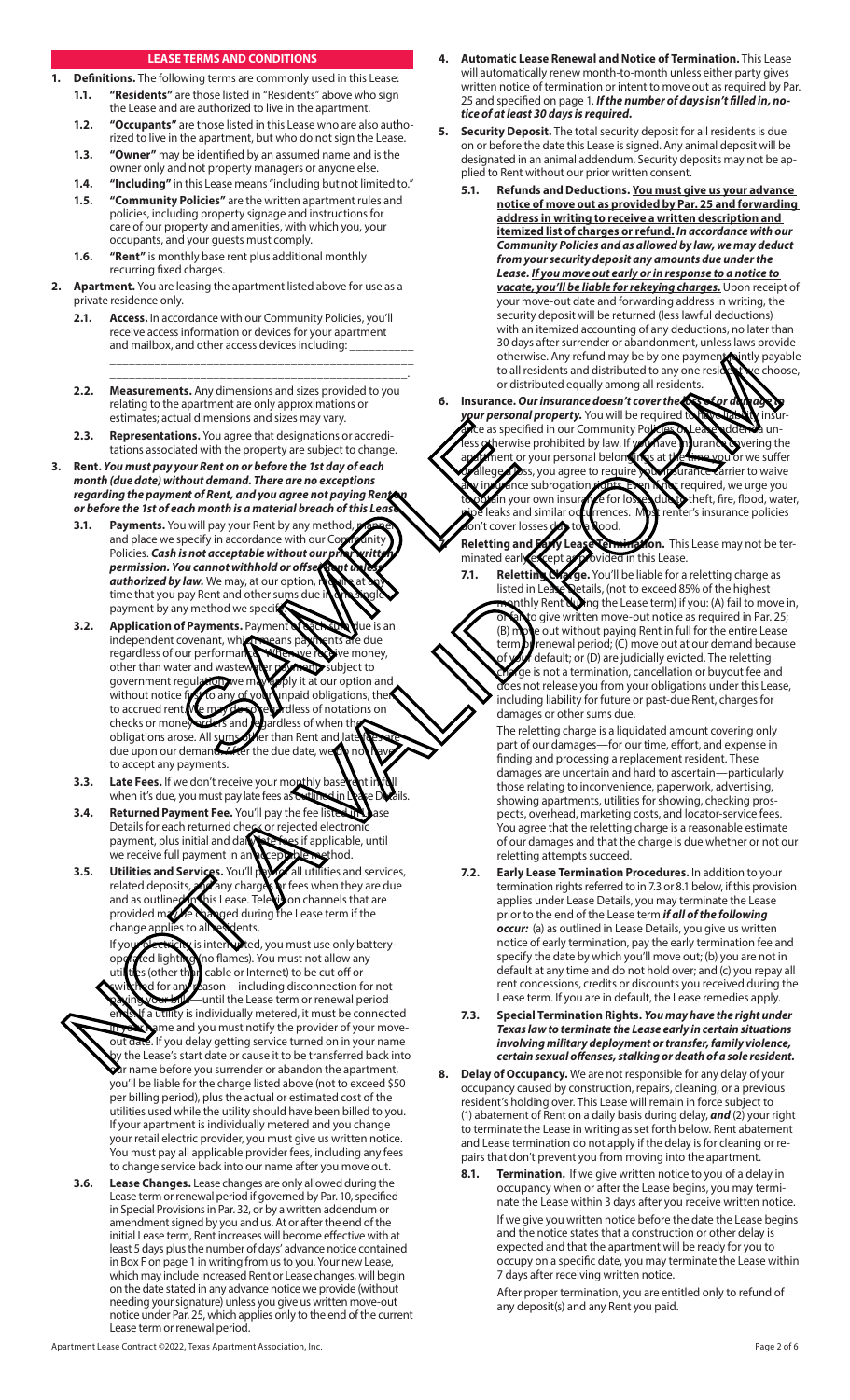**9. Care of Unit and Damages.** You must promptly pay or reimburse us for loss, damage, consequential damages, government fines or charges, or cost of repairs or service in the apartment community because of a Lease or Community Policies violation; improper use, negligence, or other conduct by you, your invitees, your occupants, or your guests; or, as allowed by law, any other cause not due to our negligence or fault, except for damages by acts of God to the extent they couldn't be mitigated by your action or inaction.

*Unless damage or wastewater stoppage is due to our negligence, we're not liable for—and you must pay for—repairs and replacements occurring during the Lease term or renewal period, including: (A) damage from wastewater stoppages caused by improper objects in lines exclusively serving your apartment; (B) damage to doors, windows, or screens; and (C) damage from windows or doors left open.* 

### **RESIDENT LIFE**

- **10. Community Policies.** *Community Policies become part of the Lease and must be followed.* We may make changes, including additions, to our written Community Policies, and those changes can become effective immediately if the Community Policies are distributed and applicable to all units in the apartment community and do not change the dollar amounts in Lease Details.
	- **10.1. Photo/Video Release.** You give us permission to use any photograph, likeness, image or video taken of you while you are using property common areas or participating in any event sponsored by us.
	- **10.2. Disclosure of Information.** At our sole option, we may, but are not obligated to, share and use information related to this Lease for law-enforcement, governmental, or business purposes. At our request, you authorize any utility provide give us information about pending or actual connections disconnections of utility service to your apartment
	- **10.3. Guests.** We may exclude from the apartment communi any guests or others who, in our sole judgment violating the law, violating this Lease or our Policies, or disturbing other residents, neig or owner representatives. We may also exclude outside area or common area any photo identification or refuses to ide herself as a resident, an authorized occupant, or a quest of a specific resident in the co Fundamental and the previous space of the control of the previous contracts are and to the property of the previous control of the property of the property of the space of the control of the property of the space of the sp

Anyone not listed in this Lease campot stay in the apartment for more than \_\_\_\_\_\_\_ days in one week without our prior written consert, and no more than twick f the previous space isn't filled in, 2 days total per week will be the limit

- **10.4.** Notice of Convictions and Registration. Yo notify us within 15 days if you or any of your c  $(A)$  are convicted of any felony,  $(B)$  are convicte misdemeanor involving a controlled another person, or destruction of property sex offender. Informing us of a criminal conviction of the sex-offender registration doesn't waive any rights we may sex-offender registration does have against you.
- **10.5. Odors and Noise.** You agree that *didness and smells including the related* to *coking and every* soking and everyday noises or sounds are all a normal part of a multifamily living environment and that it is impractical for us to living envirom penetrating is in prevent them from penetrating your apartment.
- **11. Conduct.** You agree to communicate and conduct yourself in a lawful, courtests and reasonable manner at all times when interacting<br>with us, our representally is and other residents or occupants. Any presentatives and other residents or occupants. Any<br>ul, discourt cous or unreasonable communication or acts Kunlawful, discourteous or unreasonable communication or conduct by you, your occupants or guests is a breach of this Lease.

istomary diligence in maintaining the apartment, anitary condition and not damaging or littering the on areas. Trash must be disposed of at least weekly. You will apartment and all other areas, including any balconies, with reasonable care. We may regulate the use of passageways, patios, balconies, porches, and activities in common areas.

- **11.1. Prohibited Conduct.** You, your occupants, and your guests will not engage in unlawful, discourteous or unreasonable behavior including, but not limited to, any of the following activities:
	- (a) criminal conduct; manufacturing, delivering, or possessing a controlled substance or drug parapher nalia; engaging in or threatening violence; possessing a weapon prohibited by state law; discharging a firearm in the apartment community; or, except when allowed by law, displaying or possessing a gun, knife, or other weapon in the common area, or in a way that may alarm others;
	- (b) behaving in a loud, obnoxious or dangerous manner;
- (c) disturbing or threatening the rights, comfort, health, safety, or convenience of others, including us, our agents, or our representatives;
- (d) disrupting our business operations;
- (e) storing anything in closets containing water heaters or gas appliances;
- (f) tampering with utilities or telecommunication equipment;
- (g) bringing hazardous materials into the apartment community;
- (h) using windows for entry or exit;
- (i) heating the apartment with gas-operated appliances;
- (j) making bad-faith or false allegations against us or our agents to others;
- (k) smoking of any kind, that is not in accordance with our Community Policies or Lease addenda;
- (l) using glass containers in or near pools; or
- (m) conducting any kind of business (including child-care services) in your apartment or in the apar community—except for any lawful busine conducted "at home" by compute customers, clients, patients, emple business associates do not for business purposes.

No living creatures of a**ny k**ind are allowed, even tempo-<br>Where in the apa<u>rtmen</u>t on apartment community un*rily, anywhere in the apartment of*<br>interface given written **permission like given written permission. If we a**llow an animal, you must<br>separate Animal Advendum and excent as set forth in the ad-**Separate Addendum and Adden Animal Addendum and Adden Adden Adden Adden Adden Adden in the ad-**<br>Animal Adden and adden and adden adden dendum, pay an animal deposit and applicable fees and additional monthly rent, as **applicable. An animal deposit is considered a gener-**<br>al security deposit. You represent the any requests, statements and al security deposit. You represent that any requests, statements and<br>representations you make, including those for an assistance or suprou make, including those for an assistance or support animal, are the accurate and made in good faith. Feeding stray,<br>feral or wild animals a breach of this Lease. a breach of this Lease.

- of Unauthorized Animal. We may remove an unauthorized animal by (1) leaving, in a conspicuous place in the apartment, a written notice of our intent to remove the animal within 24 hours; and (2) following the dures of Par. 14. We may: keep or kennel the animal; the animal over to a humane society, local authority  $\mathbf r$  rescue organization; or return the animal to you if we consent to your request to keep the animal and you have completed and signed an Animal Addendum and paid all fees. When keeping or kenneling an animal, we won't be liable for loss, harm, sickness, or death of the animal unless due to our negligence. You must pay for the animal's reasonable care and kenneling charges.
- **12.2. Violations of Animal Policies and Charges.** If you or any guest or occupant violates the animal restrictions of this Lease or our Community Policies, you'll be subject to charges, damages, eviction, and other remedies provided in this Lease, including animal violation charges listed in Lease Details from the date the animal was brought into your apartment until it is removed. If an animal has been in the apartment at any time during your term of occupancy (with or without our consent), we'll charge you for all cleaning and repair costs, including defleaing, deodorizing, and shampooing. Initial and daily animal-violation charges and animal-removal charges are liquidated damages for our time, inconvenience, and overhead in enforcing animal restrictions and Community Policies. Analytical the material contribution of the stationary into the stationary and the material contribution of the material contribution of the material contribution of the material contribution of the material contribution
	- **13. Parking.** You may not be guaranteed parking. We may regulate the time, manner, and place of parking of all motorized vehicles and other modes of transportation, including bicycles and scooters, in our Community Policies. In addition to other rights we have to tow or boot vehicles under state law, we also have the right to remove, at the expense of the vehicle owner or operator, any vehicle that is not in compliance with our Community Policies.
	- **14. When We May Enter.** If you or any other resident, guest or occupant is present, then repair or service persons, contractors, law officers, government representatives, lenders, appraisers, prospective residents or buyers, insurance agents, persons authorized to enter under your rental application, or our representatives may peacefully enter the apartment at reasonable times for reasonable business purposes. If nobody is in the apartment, then any such person may enter peacefully and at reasonable times (by breaking a window or other means when necessary) for reasonable business purposes if written notice of the entry is left in a conspicuous place in the apartment immediately after the entry. We are under no obligation to enter only when you are present, and we may, but are not obligated to, give prior notice or make appointments.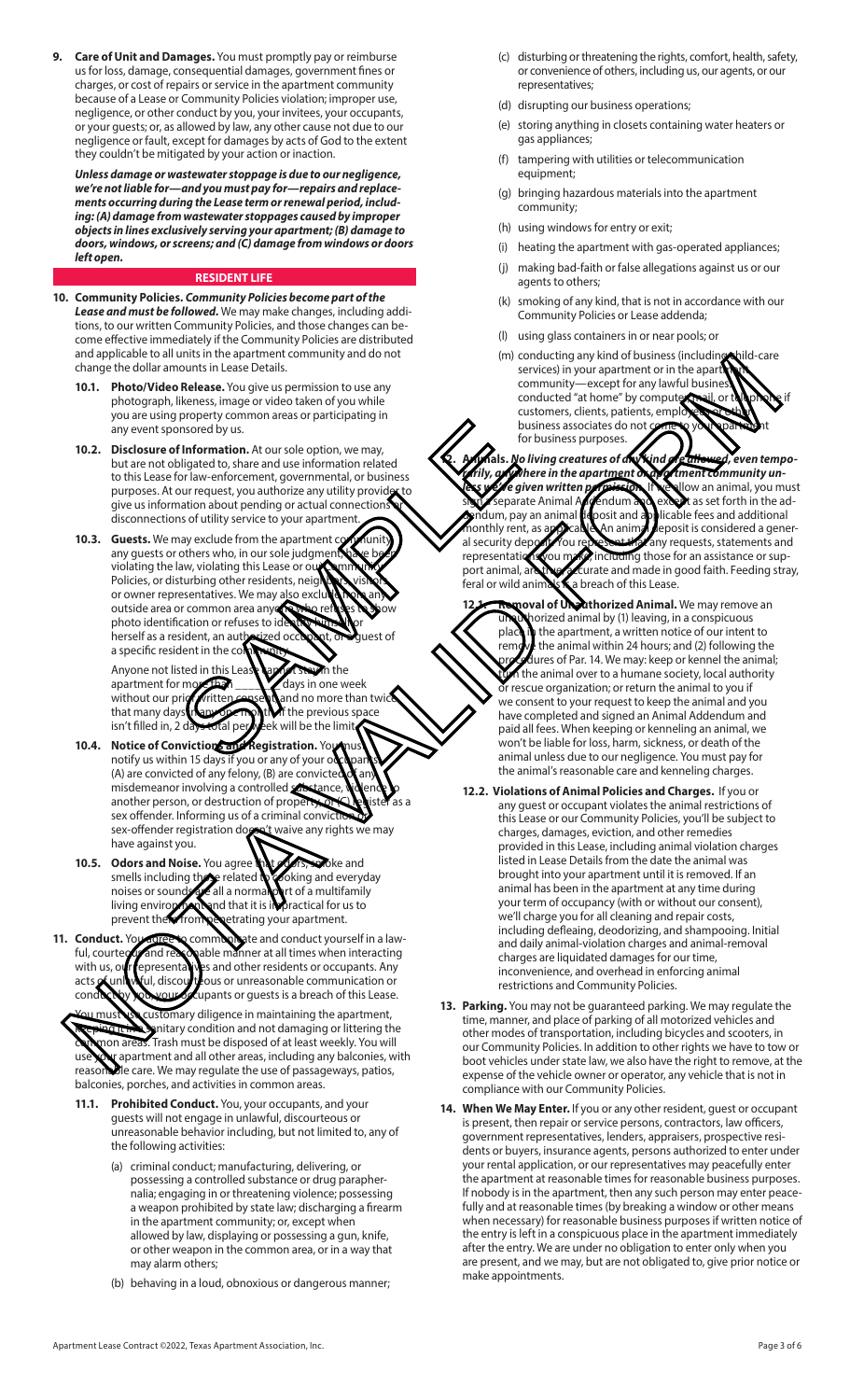### **15. Requests, Repairs and Malfunctions.**

- **15.1. Written Requests Required.** *If you or any occupant needs to send a request—for example, for repairs, installations, services, ownership disclosure, or security-related matters it must be written and delivered to our designated representative in accordance with our Community Policies* (except for fair-housing accommodation or modification requests or situations involving imminent danger or threats to health or safety, such as fire, smoke, gas, explosion, or crime in progress). Our written notes regarding your oral request do not constitute a written request from you. Our complying with or responding to any oral request doesn't waive the strict requirement for written notices under this Lease. A request for maintenance or repair by anyone residing in your apartment constitutes a request from all residents. *The time, manner, method and means of performing maintenance and repairs, including whether or which vendors to use, are within our sole discretion.*
- **15.2. Your Requirement to Notify.** You must promptly notify us in writing of air conditioning or heating problems, water leaks or moisture, mold, electrical problems, malfunctioning lights, broken or missing locks or latches, or any other condition that poses a hazard or threat to property, health, or safety. Unless we instruct otherwise, you are required to keep the apartment cooled or heated according to our Community Policies. Air conditioning problems are normally not emergencies.
- **15.3. Utilities.** We may change or install utility lines or equipment serving the apartment if the work is done reasonably without substantially increasing your utility costs. We may turn off equipment and interrupt utilities as needed to perform work or to avoid property damage or other emergencies. If utilities malfunction or are damaged by fire, water, or sin cause, you must notify our representative immediately
- **15.4. Your Remedies.** We'll act with customary make repairs and reconnections within a  $\tilde{r}$ time, taking into consideration when casua proceeds are received. Unless req a casualty loss, or during equipme will not abate in whole or in part. "Re accounts for the severity and nature of the problem and the reasonable availability of **hate rats, tabor**, and<br>utilities. If we fail to timely reason to condition that utilities. *If we fail to timely repair* a condition of the *materially affective a materially affects the physical health or safety of an ordinary resident as required by the Texas Property Code, you may be entitled to exercise remedies under § 92.056 and § 92.0561 of the Texas Property Code. If you follow the procedures under those sections, the following*  remedies, among others, may be available (1) termination of the Lease and an appropriation of the Lease and an appropriation<br>under 92.056(f); (2) have the condition repaire *under 92.056(f); (2) have the condition remedied according to § 92.0561; (3) deduct from the Rent the cost of the repair or remedy according to § 92.0561; and 4) judicial remedies according to § 92.0563.* Sometimes the control of the control of the control of the and the control of the control of the control of the control of the control of the control of the control of the control of the control of the control of the contr beative or mainly contained to any other contained to any other seconds are also beat a second or main to any other seconds are also beat a second or main to any other seconds are also beat a second or main to any other s
- **16. Our Right to Terminate for Apartment Community Damage or Closure.** If, in our sole judgment, damages to the mit or building are significant or performance in needed legiting poses a danger to you, significant or performance of needed repairs poses a danger to you, we may terminate this Lease and your right to possession by giving you at least 7 days' with notice. If termination occurs, you agree<br>we'll refund only profated ent and all deposits, minus lawful dedu and all deposits, minus lawful deductions. We may remove your personal property if, in our sole judgment, it causes a health or safety hazard or impedes our ability to make rep

**ty Closure.** We also have the right to terminate and your right to possession by giving you at written notice of termination if we are hing your apartment or closing it and it will no e used for residential purposes for at least 6 months, or if any part of the property becomes subject to eminent domain proceeding.

- **17. Assignments and Subletting.** You may not assign this Lease or sublet your apartment. You agree that you won't rent, offer to rent or license all or any part of your apartment to anyone else unless otherwise agreed to in advance by us in writing. You agree that you won't accept anything of value from anyone else for the use of any part of your apartment. You agree not to list any part of your apartment on any lodging or short-term rental website or with any person or service that advertises dwellings for rent.
- **18. Security and Safety Devices. We'll pay for missing security devices that are required by law. You'll pay for: (A) rekeying that you request (unless we failed to rekey after the previous resident moved out); and (B) repairs or replacements because of misuse or damage by you or your family, your occupants, or your guests.** You must pay immediately after the work is done unless state law authorizes advance payment. You must also pay in advance for any additional or changed security devices you request.

*Texas Property Code secs. 92.151, 92.153, and 92.154 require, with some exceptions, that we provide at no cost to you when occupancy begins: (A) a window latch on each window; (B) a doorviewer (peephole or window) on each exterior door; (C) a pin lock on each sliding door; (D) either a door-handle latch or a security bar on each sliding door; (E) a keyless bolting device (deadbolt) on each exterior door; and (F) either a keyed doorknob lock or a keyed deadbolt lock on one entry door. Keyed locks will be rekeyed after the prior resident moves out. The rekeying will be done either before you move in or within 7 days after you move in, as required by law. If we fail to install or rekey security devices as required by law, you have the right to do so and deduct the reasonable cost from your next Rent payment under Texas Property Code sec. 92.165(1). We may deactivate or not install keyless bolting devices on your doors if (A) you or an occupant in the dwelling is over 55 or disabled, and (B) the requirements of Texas Property Code sec. 92.153(e) or (f) are satisfied.* 

**18.1. Smoke Alarms and Detection Devices.** We'll furnish smoke alarms or other detection devices required by law or city ordinance. We may install additional detectors not so required. We'll test them and provide working batteries when you first take possession of your apartment. Upon request, we'll provide, as required by law, a smoke alarm capable of alerting a pers hearing impairment.

You must pay for and replace batteri unless the law provides otherwise. We or missing batteries at your expense, with to you. Neither you nor your grests proccup disable alarms or detectors. *If you damage or disable the smoke alarm or remove a battery without replacing it*  with a working ba**yery, you may be** liable to us under<br>Texas Property **Col**e sec. **92.2**61 **NONS** 100 plus one *Texas Property Code sec. 92.2611 for \$100 plus one month's Rent, actual damages, and attorney's fees.*

**18.2. Duty to Beport. You** must immediately report to us any missing, malfunctioning or defective security devices, smoke a arms or detectors. You'll be liable if you fail to report in all to report any loss, damage, tions, or fail to report any loss, damage, or fines resulting from fire, smoke, or water.

**19. Resident Safety and Loss.** *Unless otherwise required by law, none of us, our employees, agents, or management companies are liable to you, your guests or occupants for any damage, personal injury, loss to personal property, or loss of business or personal income, from any cause, including but not limited to: negligent or intentional acts of residents, occupants, or guests; theft, burglary, assault, vandalism or other crimes; fire, flood, water leaks, rain, hail, ice, snow, smoke, lightning, wind, explosions, interruption of utilities, pipe leaks or other occurrences unless such damage, injury or loss is caused exclusively by our negligence.* 

*We do not warrant security of any kind.* You agree that you will not rely upon any security measures taken by us for personal security, and that you will call 911 and local law enforcement authorities if any security needs arise.

You acknowledge that we are not equipped or trained to provide personal security services to you, your guests or occupants. You recognize that we are not required to provide any private security services and that no security devices or measures on the property are fail-safe. You further acknowledge that, even if an alarm or gate amenities are provided, they are mechanical devices that can malfunction. Any charges resulting from the use of an intrusion alarm will be charged to you, including, but not limited to, any false alarms with police/fire/ambulance response or other required city charges.

### **20. Condition of the Premises and Alterations.**

- **20.1. As-Is.** *We disclaim all implied warranties.* You accept the apartment, fixtures, and furniture as is, except for conditions materially affecting the health or safety of ordinary persons. You'll be given an Inventory and Condition Form at or before move-in. You agree that after completion of the form or within 48 hours after move-in, whichever comes first, you must note on the form all defects or damage, sign the form, return it to us, and the form accurately reflects the condition of the premises for purposes of determining any refund due to you when you move out. Otherwise, everything will be considered to be in a clean, safe, and good working condition. You must still send a separate request for any repairs needed as provided by Par. 15.1.
- **20.2. Standards and Improvements.** Unless authorized by law or by us in writing, you must not perform any repairs, painting, wallpapering, carpeting, electrical changes, or otherwise alter our property. No holes or stickers are allowed inside or outside the apartment. Unless our Community Policies state otherwise, we'll permit a reasonable number of small nail holes for hanging pictures on sheetrock walls and in grooves of woodpaneled walls. No water furniture, washing machines, dryers, extra phone or television outlets, alarm systems,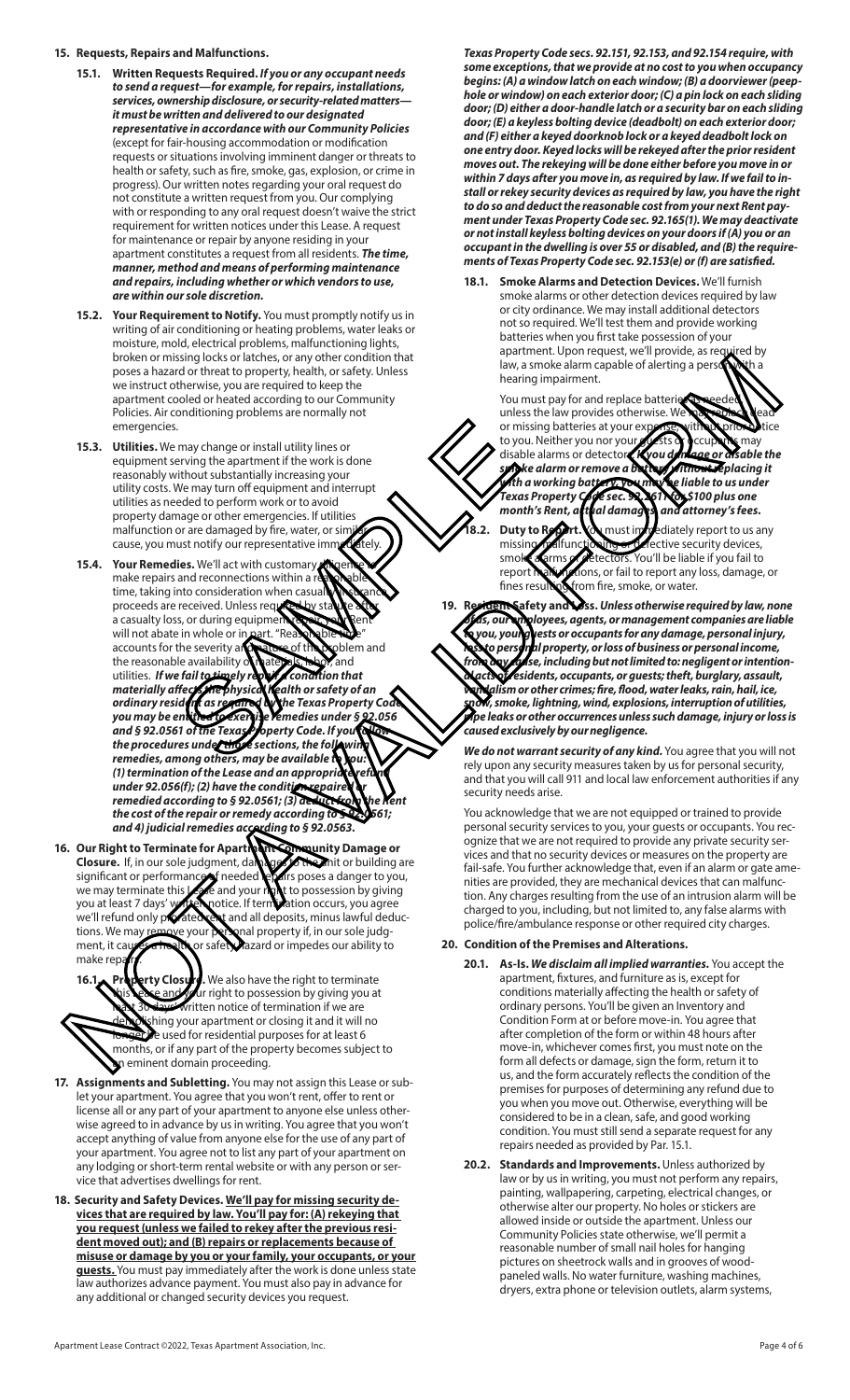cameras, video or other doorbells, or lock changes, additions, or rekeying is permitted unless required by law or we've consented in writing. You may install a satellite dish or antenna, but only if you sign our satellite-dish or antenna lease addendum, which complies with reasonable restrictions allowed by federal law. You must not alter, damage, or remove our property, including alarm systems, detection devices, appliances, furniture, telephone and television wiring, screens, locks, or security devices. When you move in, we'll supply light bulbs for fixtures we furnish, including exterior fixtures operated from inside the apartment; after that, you'll replace them at your expense with bulbs of the same type and wattage. Your improvements to the apartment (made with or without our consent) become ours unless we agree otherwise in writing.

- **21. Notices.** Written notice to or from our employees, agents, or management companies constitutes notice to or from us. Notices to you or any other resident of the apartment constitute notice to all residents. Notices and requests from any resident constitute notice from all residents. Only residents can give notice of Lease termination and intent to move out under Par. 7.3. All notices and documents will be in English and, at our option, in any other language that you read or speak.
	- **21.1. Electronic Notice.** Notice may be given electronically *by us to you* if allowed by law. If allowed by law and in accordance with our Community Policies, electronic notice *from you to us* must be sent to the email address and/or portal specified in Community Policies. Notice may also be given by phone call or to a physical address if allowed in our Community Policies.

You represent that you have provided your current email address to us, and that you will notify us in the event your email address changes.

### **EVICTION AND REMEDIES**

- **22. Liability.** Each resident is jointly and severally liable **12.**<br>obligations. If you or any quest or occupant violate obligations. If you or any guest or occupant violates the Lase of Jur<br>Community Policies, all residents are considered to these worsted the Community Policies, all residents are co Lease.
- **22.1. Indemnification by You.** *You'll defend, indemnify and hold us and our employees, agents, and management company harmless from all liability arising from your conduct or requests to our representatives* requests to our representative requests by your *invitees*, accupants or quests. you to us must be sent to the email address<br>sints specified in Community Policies. Notice<br>since community Policies. Notice<br>that you have provided your current email<br>s, and that you have provided your current emails<br>s. s. t

### **23. Default by Resident.**

- **23.1. Acts of Default.** You'll be in default if: (A) you don't timely pay Rent, including monthly recurring charges, or other amounts you owe; (B) you or any guest occupant violates this Lease, our Community Policies, or fire, safety, health, criminal or other laws, regardless of whether or where arrest or conviction occur give incorrect, incomplete, or false answers in a application or in this Lease of (D) you or any occupant is charged, detained, convicted, or given deferred<br>adjudication or pretrial diversion of the appoffense adjudication or pretrial diversion **of the profilense**<br>involving actual **of p**otential physical harm to a person, or involving actual or potential p involving the manufacture or delivery of a controlled substance, marijuana, or drug paraphernalia as defined substance, **providence**, or drug participation as define<br>in the Texas Controlled Substances Act, or (2) any sex-Second and the original matrix and the second and the second and the second and the second and the second and the second and the second and the second and the second and the second and the second and the second and the se
- related crime, including a misdemeanor.<br>Evicyion. If you default, including hold **23.2. Evicyon. If you default, including holding over, we may evidence the dyour right and company by giving you at least a 24***end your right of occupancy by giving you at least a 24 vritten notice to vacate.* Termination of your possession pesn't release you from liability for future Rent or **bligations. After giving notice to vacate or** *filing an eviction suit, we may still accept Rent or other sums due; the filing or acceptance doesn't waive or diminish our right of eviction or any other contractual or statutory right.* Accepting money at any time doesn't waive our right to damages, to past or future Rent or other sums, or to our continuing with eviction proceedings. In an eviction, Rent is owed for the full rental period and will not be prorated.
- **23.3. Acceleration.** Unless we elect not to accelerate Rent, all monthly Rent for the rest of the Lease term or renewal period will be accelerated automatically without notice or demand (before or after acceleration) and will be immediately due if, without our written consent: (A) you move out, remove property in preparing to move out, or you or any occupant gives oral or written notice of intent to move out before the Lease term or renewal period ends; and (B) you haven't paid all Rent for the entire Lease term or renewal period. Remaining Rent will also be accelerated if you're judicially evicted or move out when we demand because you've defaulted.

 If you don't pay the first month's Rent when or before the Lease begins, all future Rent for the Lease term will be automatically accelerated without notice and become immediately due. We also may end your right of occupancy and recover damages, future Rent, attorney's fees, court costs, and other lawful charges.

- **23.4. Holdover.** You or any occupant or guest must not hold over beyond the date contained in: (1) your move-out notice, (2) our notice to vacate, (3) our notice of nonrenewal, or (4) a written agreement specifying a different move-out date. If a holdover occurs, then you'll be liable to us for all Rent for the full term of the previously signed lease of a new resident who can't occupy because of the holdover, and at our option, we may extend the Lease term and/or increase the Rent by 25% by delivering written notice to you or your apartment while you continue to hold over.
- **23.5. Other Remedies.** We may report unpaid amounts to credit agencies as allowed by law. If we or our debt collector tries to collect any money you owe us, you some that we or the debt collector may contact you by<br>any legal means. If you default, you will pay to maddition any legal means. If you default, you will pay u to other sums due, any rental discounts or co agreed to in writing that have been applied to you count. We may recover attorney's fees in compection with enforcing our rights under this Lease. All unpaid interest at the rate provided by Texas Finance Code Section 304.003(c) from the due date. You must pay all collectionagency fees if you fail to pay sums due within 10 days after<br>
So are mailed a letter demanding payment and stating that **y** are mailed a letter demanding payment and stating and stating and stating and stating that and stating that stating that and stating that and stating that and stating that are well assume that an and stating that and s ollection-agency fees will be added if you don't pay all sums by that deadline  $f$ o a charge (not to exceed \$150) to cover our time, cost and expense for any<br>eviction proceeding against you, plus our attorney's fees **Decting against you, plus our attorney's fees and<br>ourt costs and finna fees actually paid.** expenses, court costs, and filing fees actually paid.
- **24. Representatives' Authority and Waivers.** *Our representatives (including management personnel, employees, and agents) have no authority to waive, amend, or terminate this Lease or any part of it understanding* and signed, and no authority to make promises, rep*resentations, or agreements that impose security duties or other obligations on us or our representatives, unless in writing and signed.*  ction or onhission by us will be considered a waiver of our rights or of at violation, default, or time or place of performance. **Our** *choice to enforce, not enforce or delay enforcement of written-notice requirements, rental due dates, acceleration, liens, or any other rights isn't a waiver under any circumstances.* Delay in demanding ms you owe is not a waiver. Except when notice or demand is required by law, you waive any notice and demand for performance from us if you default. Nothing in this Lease constitutes a waiver of our remedies for a breach under your prior lease that occurred before the Lease term begins.

All remedies are cumulative. Exercising one remedy won't constitute an election or waiver of other remedies. All provisions regarding our nonliability or nonduty apply to our employees, agents, and management companies. No employee, agent, or management company is personally liable for any of our contractual, statutory, or other obligations merely by virtue of acting on our behalf.

# **END OF THE LEASE TERM**

**25. Move-Out Notice.** *Before moving out, you must give our representative advance written move-out notice as stated in Par. 4, even if the Lease has become a month-to-month lease.* The move-out date can't be changed unless we and you both agree in writing.

### *Your move-out notice must comply with each of the following:*

- (a) Unless we require more than 30 days' notice, if you give notice on the first day of the month you intend to move out, move out will be on the last day of that month.
- (b) Your move-out notice must not terminate the Lease before the end of the Lease term or renewal period.
- (c) If we require you to give us more than 30 days' written notice to move out before the end of the Lease term, we will give you 1 written reminder not less than 5 days nor more than 90 days before your deadline for giving us your written move-out notice. If we fail to give a reminder notice, 30 days' written notice to move out is required.
- (d) You must get from us a written acknowledgment of your notice.

# **26. Move-Out Procedures.**

**26. 1. Cleaning.** You must thoroughly clean the apartment, including doors, windows, furniture, bathrooms, kitchen appliances, patios, balconies, garages, carports, and storage rooms. You must follow move-out cleaning instructions if they have been provided. If you don't clean adequately, you'll be liable for reasonable cleaning charges—including charges for cleaning carpets, draperies, furniture, walls, etc. that are soiled beyond normal wear (that is, wear or soiling that occurs without negligence, carelessness, accident, or abuse).